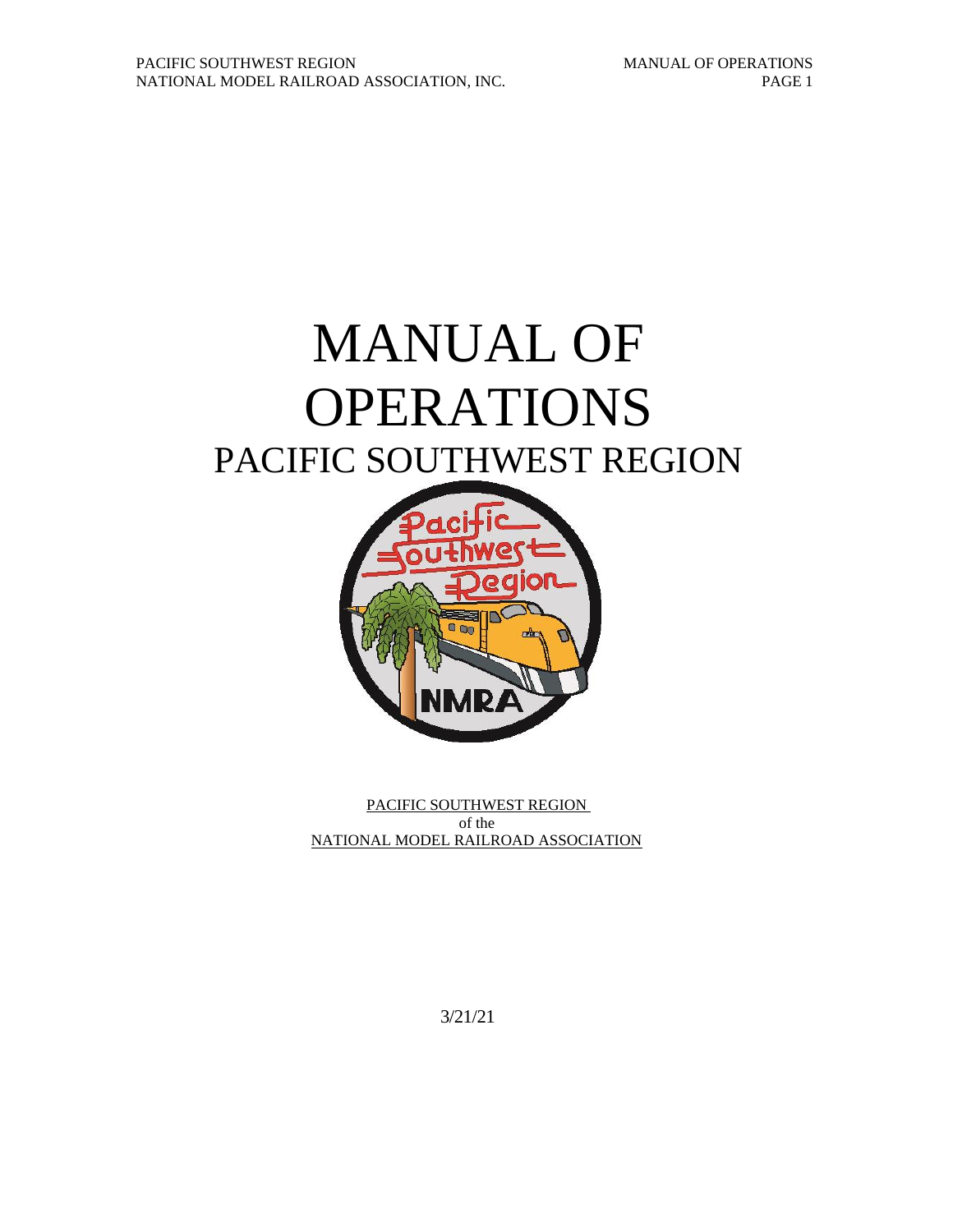## I N D E X

# MANUAL OF OPERATIONS

| Section 1 – Introduction and Overview                                                                                                        | Page 3  |
|----------------------------------------------------------------------------------------------------------------------------------------------|---------|
| Section 2 - Officers                                                                                                                         | Page 4  |
| Section 3 - Elections<br>the control of the control of the control of the control of the control of the control of                           | Page 5  |
| Section 4 - Meetings<br><u> 1980 - Johann Barbara, marka a shekara tsa 1980 - An tsa 1980 - An tsa 1980 - An tsa 1980 - An tsa 1980 - An</u> | Page 5  |
| Section 5 - Vacancies<br>and the control of the control of the control of the control of the control of the control of the control of the    | Page 6  |
| Section 6 - Removal of Officers<br>the control of the control of the control of the control of the control of the control of                 | Page 6  |
| Section 7 – PSR Committees                                                                                                                   | Page 7  |
| Section 8 - Divisions<br>and the control of the control of the control of the control of the control of the control of the control of the    | Page 9  |
| Section 9 - Publications                                                                                                                     | Page 9  |
| Section 10 - Conventions                                                                                                                     | Page 10 |
| Section 11 - Contest Rules                                                                                                                   | Page 12 |
| Section 12 - PSR Awards<br>the control of the control of the control of the control of the control of the control of                         | Page 12 |
| Section 13 - Financial Accounts                                                                                                              | Page 13 |
|                                                                                                                                              | Page 13 |
| Section 15 - Amendments                                                                                                                      | Page 14 |

Revised March 2021 Revised September 2018 Revised September 2010 Revised Sept 2005 Revised March 2004 Revised March 2002 Revised Sept. 2001 Revised Sept. 2000 Revised Sept. 1999 Revised March 1999 Revised Sept. 1996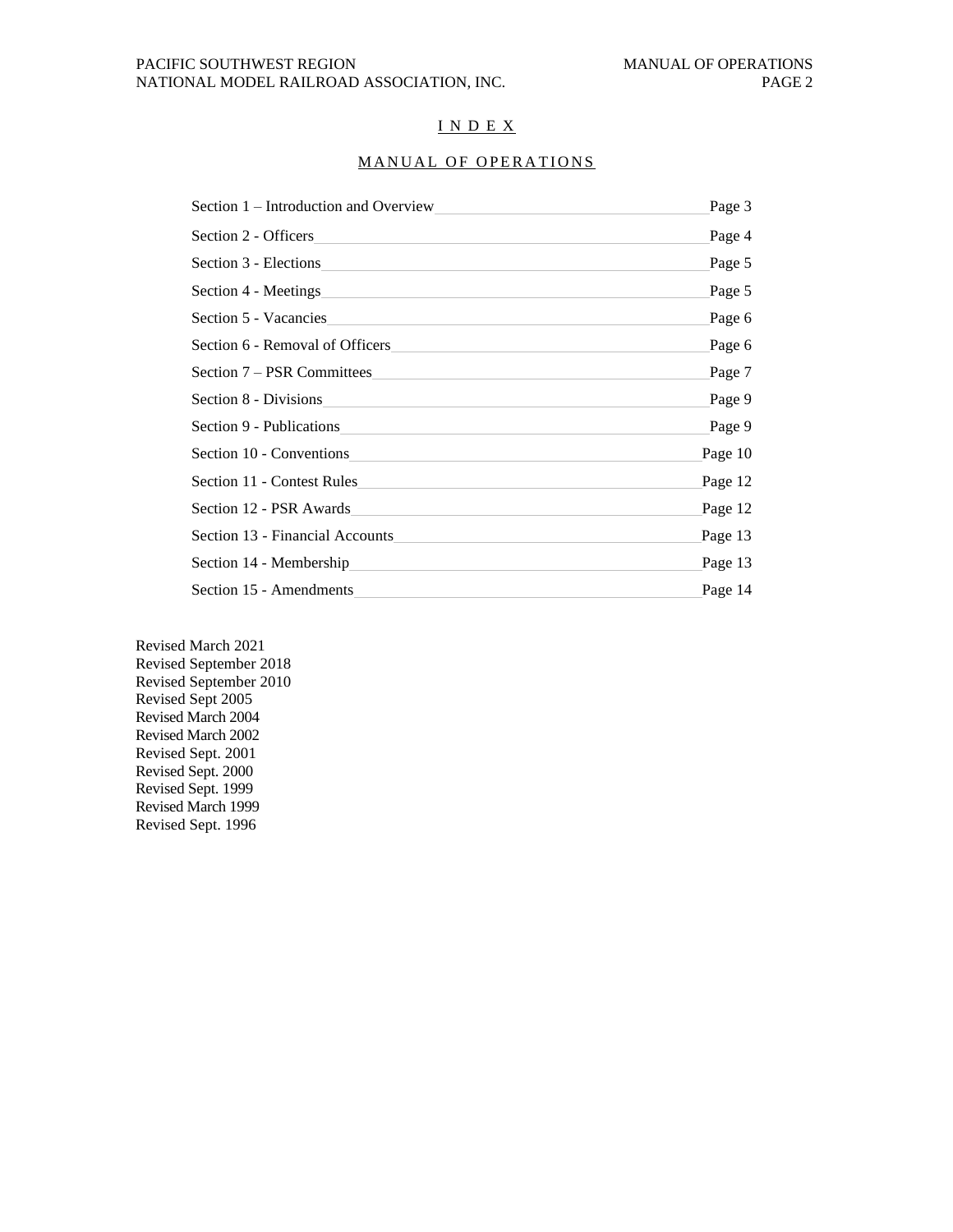#### **Section 1 – Introduction and Overview**

A. The Pacific Southwest Region (PSR) is a region within the National Model Railroad Association (NMRA). The NMRA is an international association of model railroaders, headquartered in Soddy Daisy, Tennessee. Among other things the NMRA serves to establish model railroad standards, enhance the knowledge of its membership and advance the model railroad hobby.

B. The NMRA has established geographic boundaries and authorized the formation of subsidiary groups and organizations within those boundaries in order to more effectively promote its aims. As defined by the NMRA, the PSR is a Non-Profit Organization made up of Divisions as follows:

| DIVISION 37-01 | San Diego - Imperial and San Diego Counties in California                                                                                     |
|----------------|-----------------------------------------------------------------------------------------------------------------------------------------------|
| DIVISION 37-02 | Los Angeles - Los Angeles and Ventura Counties in California                                                                                  |
| DIVISION 37-03 | Arizona - The State of Arizona                                                                                                                |
| DIVISION 37-04 | Cajon - Inyo, Mono, Orange, Riverside, and San Bernardino Counties in<br>California and Clark, Esmeralda, Lincoln and Nye Counties in Nevada. |

C. Establishment of new Divisions within PSR by petition.

New Divisions within the PSR may be established as follows:

- 1. Any Group of members of PSR in a logical geographic area may petition the Board of Directors to create a new Division.
- 2. The petition must be submitted in writing to the PSR secretary at least sixty (60) days before a Board of Directors meeting. Copies of the petition must also be submitted to the PSR President, Vice President, and the By-laws Committee Chair.
- 3. The petition must include:
	- a) Name of the Proposed Division
	- b) Description of the geographic boundaries of proposed Division.
	- c) Names, addresses and signatures of at least thirty-five (35) current PSR members who will be members of the proposed Division.
	- d) A set of By-Laws for the proposed Division.

The proposed By-Laws of the new Division will be approved or disapproved by the PSR Board of Directors, PSR President and By-Laws Committee Chair within sixty (60) days following the subsequent Board of Directors regularly scheduled meeting.

The PSR Board of Directors shall authorize the new Division based on finding that the PSR and NMRA interests will be better served by, and that there are sufficient members and strength to operate, a new Division program.

4. Following authorization, the new Division shall elect a Division Superintendent, Chief Clerk/Paymaster and a Director in accordance with their new By-Laws within one hundred and eighty (180) days from authorization, or, before the next regularly scheduled PSR Board of Directors meeting, whichever occurs first. The term of office for the Director shall coincide with the terms of office for the current Region Division Directors.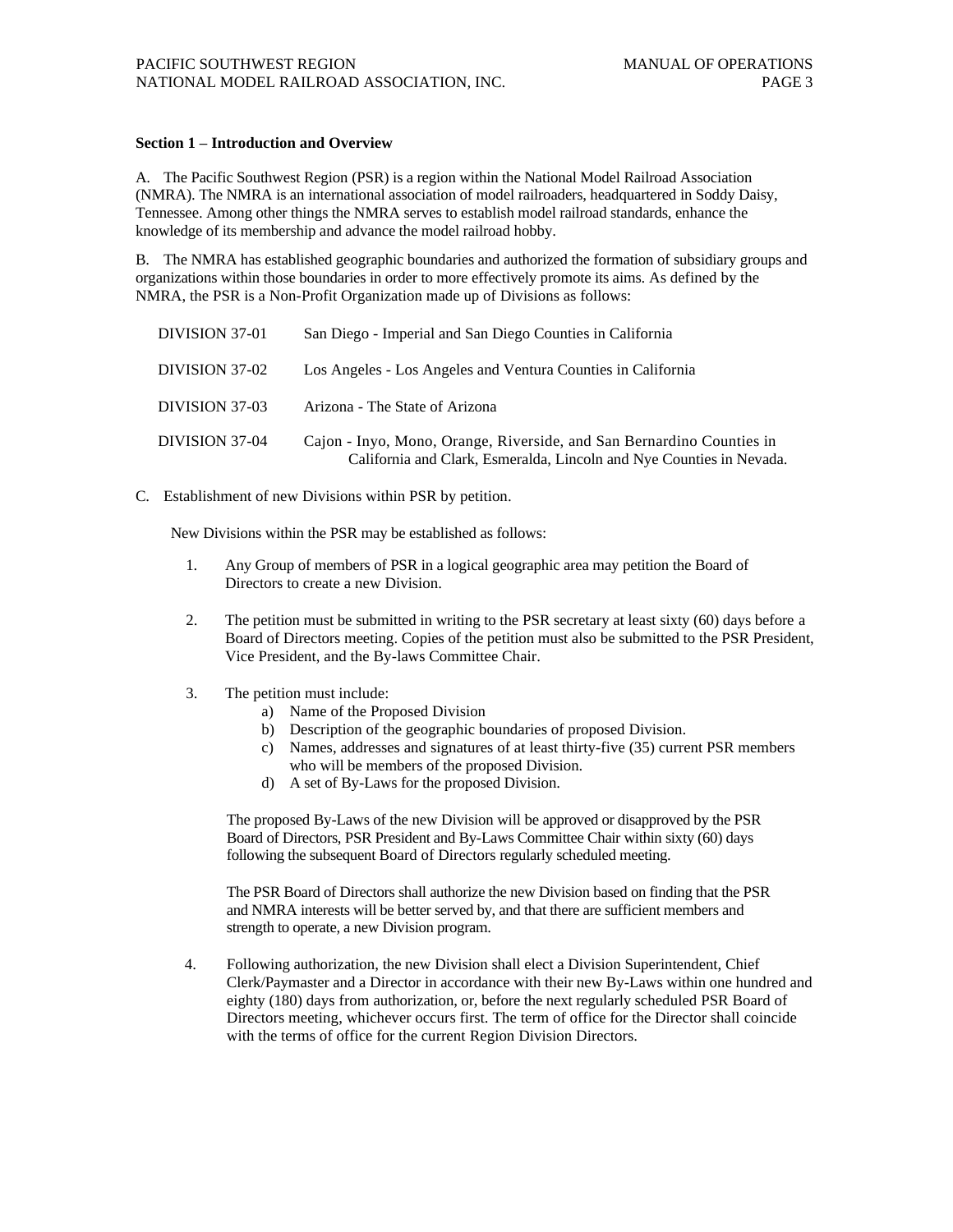## **Section 2 - Officers**

The Officers of the PSR make up the voting members of the PSR Board of Directors and shall consist of:

- PSR President
- PSR Vice President
- PSR Division Directors
	- **EXECUTE:** Arizona Division Director
	- Cajon Division Director
	- **Los Angeles Division Director**
	- San Diego Division Director

The PSR President as chief executive officer of the organization is charged with the conduct of all BOD meetings, the appointment of committees, the execution of all documents authorized by the Board of Directors, and the supervision of the general business of the organization.

The PSR Vice President shall assume the duties of the President in his/her absence and assist in carrying out the duties assigned to the President. In the event of death or resignation of the president, the Vice President shall issue the notice for a Board of Directors meeting for the purpose of filling the vacancy in accordance with Article V, Section 5.04(c) of the By-Laws and the provisions of this Manual under Vacancies in Office and assume the duties of the President until such a vacancy is filled.

The PSR Chief Financial Officer (CFO) shall be charged with having custody of all funds of the organization; and shall receive payment of the bi-annual NMRA National member stipend. He/she shall maintain a current and accurate set of books of accounts, and these shall be open to inspection to any Director or elected official of the PSR. The CFO shall execute such documents on behalf of the organization and pay all bills and disperse funds in accordance with the annual Budget Committee (Section 7 of this manual). He/she shall provide such current and accurate information to the committee so as to establish as valid a budget as is necessary to operate the organization. He/she shall inform the President when cash flow is inconsistent with the budget. The CFO shall semi-annually prepare a financial summary for presentation to the Board of Directors.

The PSR Secretary shall be charged with keeping a full record of all meetings of the Board of Directors and the Membership. Copies of the minutes of all meetings shall be delivered to each member of the Board of Directors and Standing Committee Chairs, no later than six (6) weeks after the meeting.

Nothing contained in this section of the Manual shall preclude that the offices of the Secretary and CFO may be held by the same person.

The PSR Division Director is the responsible officer in the Division through whom the Regional Officers shall channel all National and Regional information and programs. The Director's duty in the Region is to attend all meetings of the Board, reporting on the status of the Division and presenting all questions or initiative action from the members in the home territory. As a member of the Board, he/she is an officer of the region and in all deliberations and voting is acting not only for the Division but primarily to support the objectives of the Region as a whole.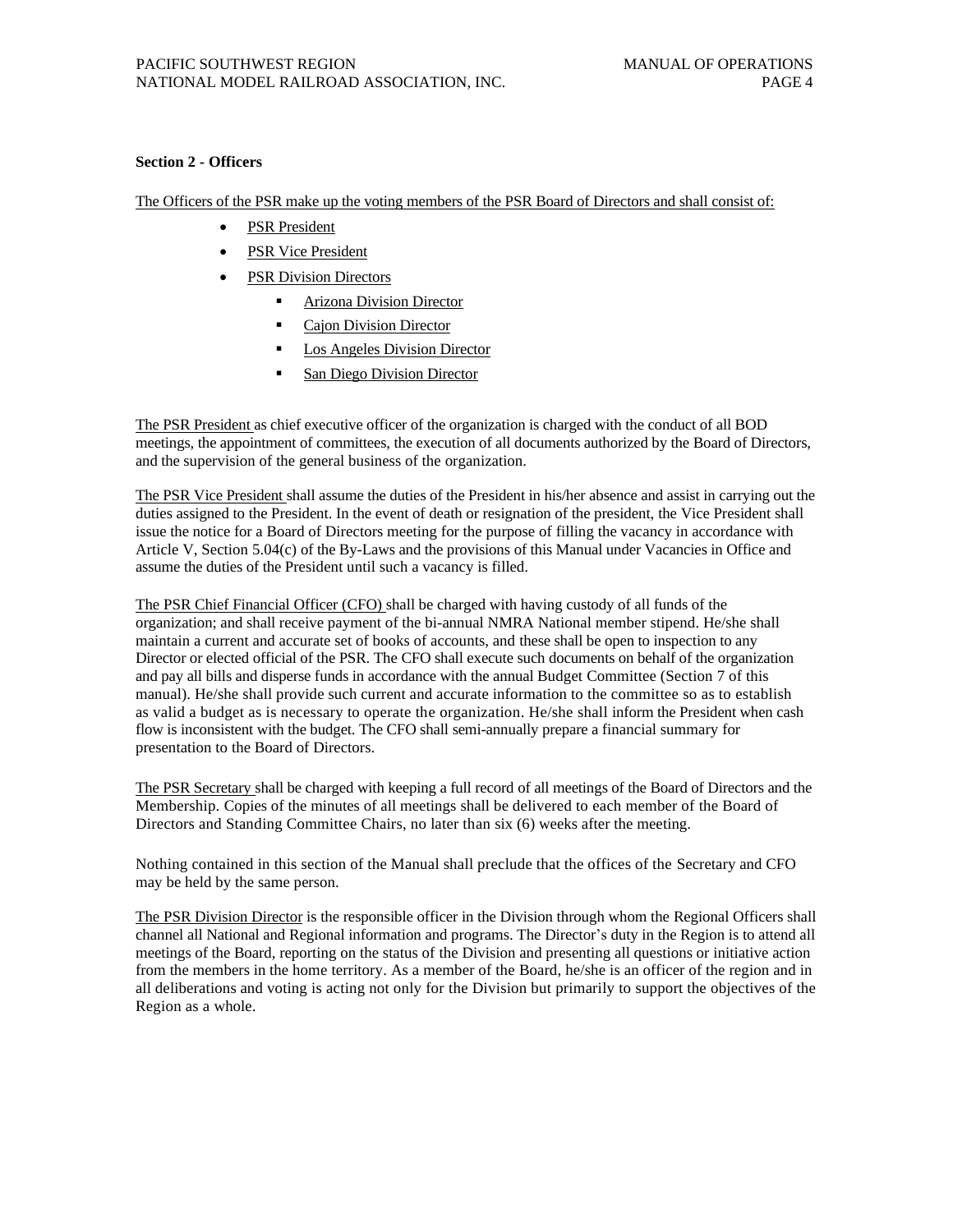#### **Section 3 - Elections**

Elections for the officers of the PSR are held in accordance with the PSR By-Laws.

#### Campaigning

Each candidate is strongly encouraged to submit a statement of his or her relevant qualifications and plan of action for publication in the *Dispatch* and/or division newsletter or electronic election media. A personal photo is optional. To ensure equity, the PSR will not accept a candidate's statement:

- Exceeding 150 words
- Received after the close of the publication deadline
- Containing false or misleading statements
- Containing offensive or defamatory material

Statements should be confirmed by the Nominations and Elections Chairman, Webmaster, and/or division newsletter editor to ensure that they contain no false, offensive or defamatory material. The editor is not responsible for the accuracy of candidate statements, however.

Intense campaigning is undesirable and inappropriate. Campaigning by mass communication or during PSR conventions and division events strains the harmony of the organization. PSR and division officials should remain neutral and not make official endorsements under their authority of office. The *Dispatch* and division newsletters likewise should remain free of endorsements.

The use of PSR mailing labels on behalf of candidates for office in the region or divisions is prohibited. Additionally, the PSR will not sell or otherwise provide mailing labels, address lists or e-mail lists for campaign purposes.

#### **Section 4 - Meetings**

Proceedings of all meetings shall be governed by Robert's Rules of Order.

All meetings shall be moderated by the President and a full record maintained by the Secretary. Records shall be reasonably available for review by any member. Meeting Quorums shall be in accordance with Article V, Section 5.07, of the PSR By-Laws.

#### A. Board of Directors Meetings

The Board of Directors shall meet in accordance with the PSR By-Laws, Article V, Section 5.06(a). The By-Laws state that the Board of Directors shall meet semi-annually, with one such meeting preceding the Annual Business Meeting of the Membership at the location of the Convention (preferred) or at a location as directed by the President and agreed to by the Board of Directors. The location of the midyear and any accompanying Mini-Convention shall be governed by bids from the prospective hosts, to be processed in accordance with Section 10 of this Manual. The Board of Directors, upon presentation of bids and reports from the Host Convention Committee may, at any regular meeting, act upon bids for succeeding years for which bids have not previously been accepted. If the Board of Directors accepts a bid from a group outside the PSR and its Divisions, there shall be a signed contrac t for the Convention (or Mini-Convention) by the PSR President and the legal responsible representative of the Group whose bid has been accepted. The contract shall detail the responsibilities of both parties and the split of all properties and surplus funds or any loss.

Proxies may be used by a Board member when unable to attend a duly called meeting. The member of the Board appointing a proxy shall advise the President in writing prior to the opening of the meeting.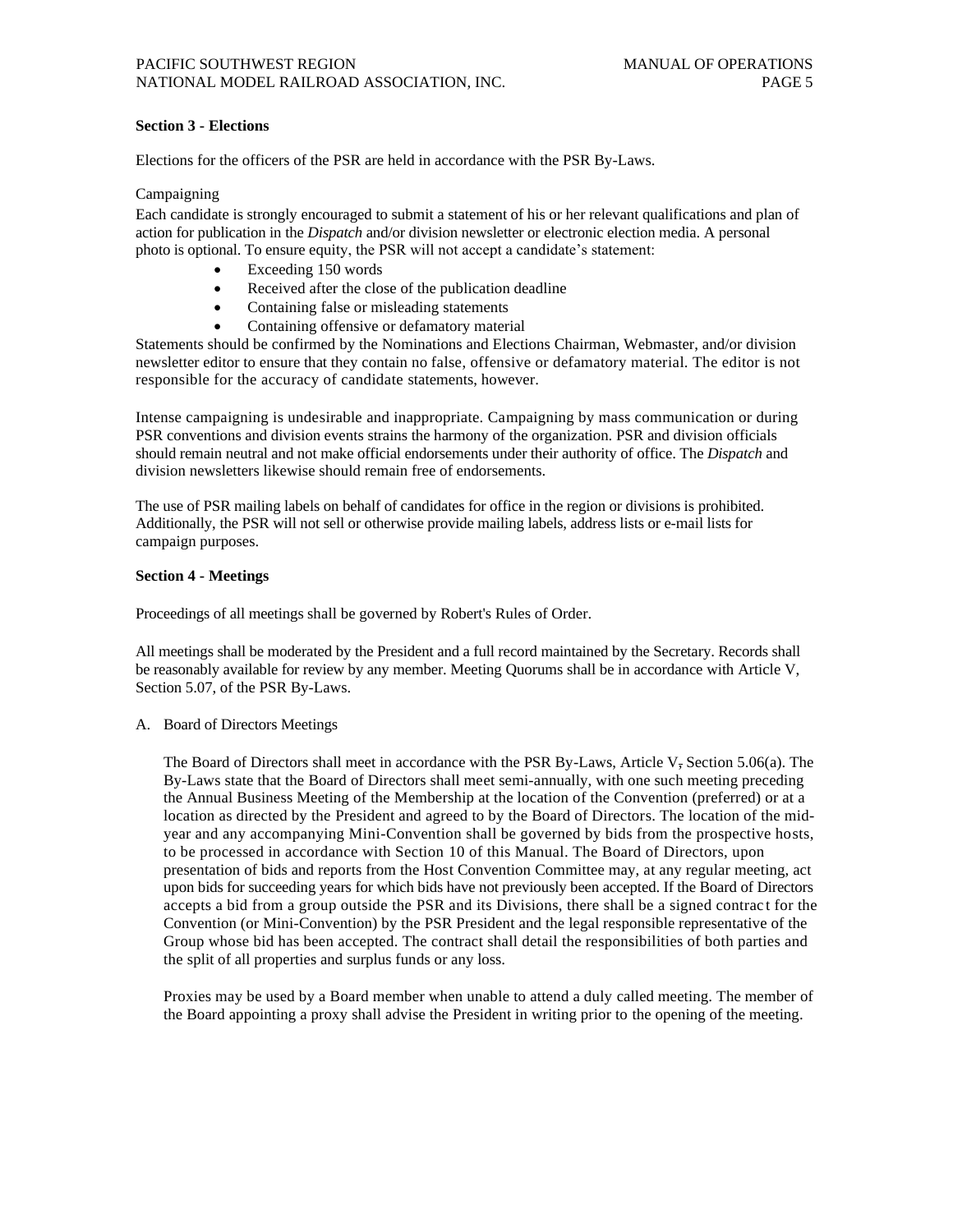Special Meetings of the Board of Directors shall be called in accordance with the PSR By-Laws, Article V, Section 5.06(c).

B. Conventions and Business Meetings:

There shall be one Convention and Business Meeting which shall be held within thirty (30) days before or after October 1st of each year except when a major event such as a national convention is held within the boundaries of the PSR. The Convention and Annual Business Meeting may, at the discretion of the Board of Directors, be held in conjunction with that special event.

The location of the Convention and Annual Business Meeting shall be governed by "bids" from a club, PSR Division or similar group for the privilege of being "Host". Such "bids" shall be processed in accordance with Section 10 of this Manual.

The Board of Directors, upon presentation of bids and reports from the Convention Committee may, at any regular meeting, act upon bids that have not been accepted. If possible, two successive Annual Business Meetings in the same Division shall be avoided.

Special Meetings of the Membership may be called by the Board of Directors and at least thirty (30) days' notice of such meetings shall be given all members through the official publications.

Proxies are not valid for Regional members at any meetings nor may they be used by members voting by mail.

## **Section 5 - Vacancies**

A vacancy in the office of the President or Vice-President shall be filled for the remainder of the current term by a vote of the Board of Directors at any stated or special meeting, within sixty (60) days of notification of such vacancy. A vacancy in the office of Director shall be filled by the respective Division within sixty (60) days. Should a Division fail to fill such vacancy, the President with the consent of the appointee, may fill such vacancy until the Division acts.

Any vacancy in appointed office shall be filled at once by the officer charged with making the original appointment.

## **Section 6 – Removal of Officers**

Should an elected Officer be suspected of misuse, misconduct, detrimental performance, or malfeasance in office, the officer can be removed in accordance to the PSR Bylaws Article V, Section 5.04(a) by the following procedures:

- A. A written petition against the officer signed by a majority of the Board of Directors must be submitted to all members of the Board of Directors and the officer will be immediately suspended.
- B. Within sixty (60) days, the Board of Directors shall meet to hear from the accused and the accusers.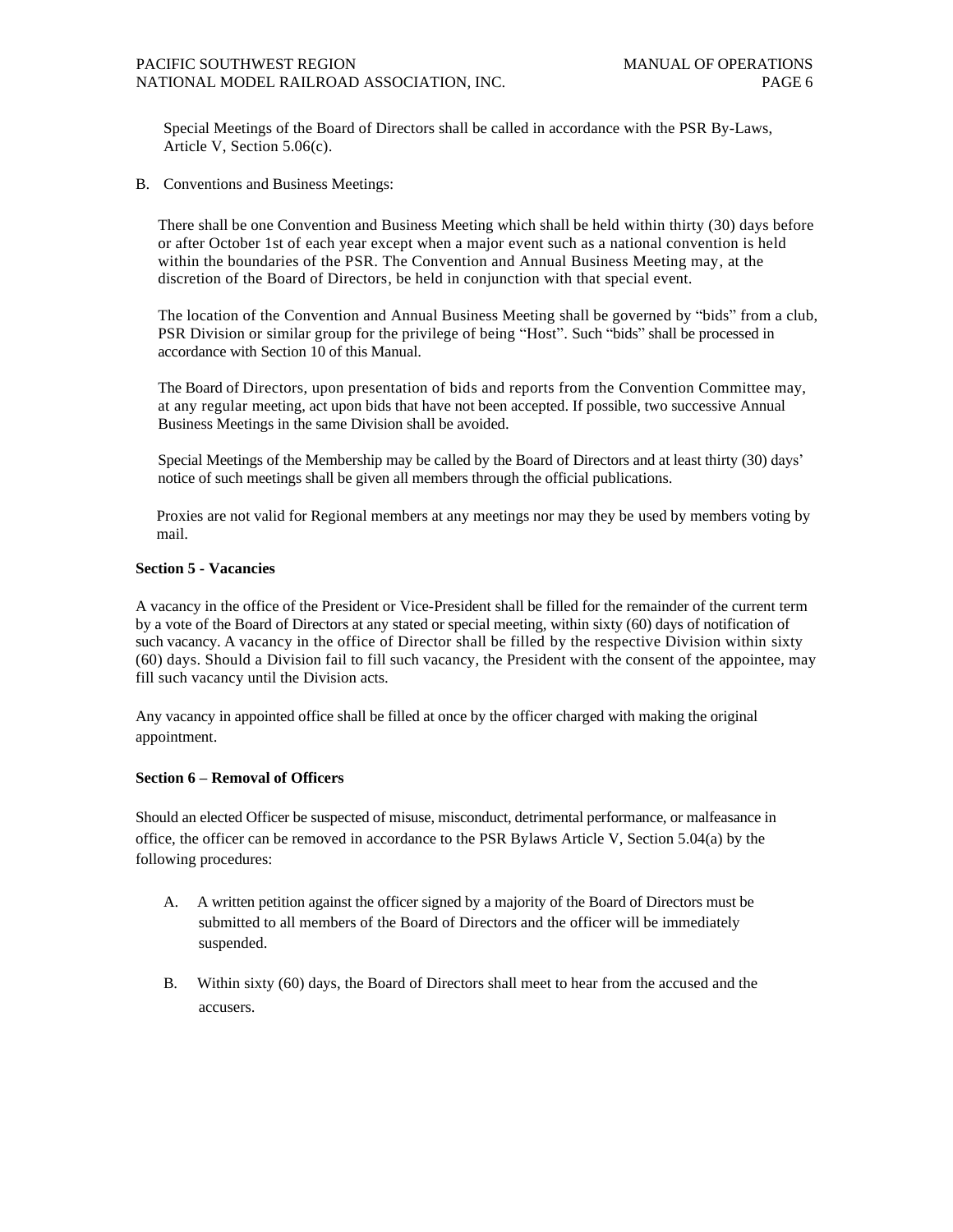- C. If the Board of Directors feel the charges are sustained, a three-fourths majority in favor of a motion to remove him or her from office will affect the action. If not, the officer shall be reinstated.
- D. The resulting vacancy will be treated as such and handled in the manner dictated above.

## **Section 7 – PSR Committees**

The Standing Committees of the Region shall be appointed by the President and serve as required.

The Budget and Finance Committee shall consist of the President, Vice-President and CFO. The committee shall prepare an Annual Financial Report to the membership which shall be published in the PSR *Dispatch*  in the issue following the Annual Meeting. This Committee shall also prepare for each Annual Meeting a proposed Budget which shall be reviewed by the Board of Directors and adopted at the Annual Meeting.

The Member Service Committee shall consist of a Chairman appointed by the President and the Membership Chairman for each Division. The Committee Chair shall coordinate the work of the Membership Committee of each Division.

The chair shall maintain the computer roster of membership in coordination with the NMRA national office. The Chair shall provide the President with a list of all Region members as they become available from the NMRA National office. The Chair will provide each Director with a list of all members of their respective divisions from this list. The President may direct the Chair to provide additional lists to those he deems necessary. The Chair shall maintain backup rosters as deemed prudent using the same recording medium as the master list.

The Contest Committee shall consist of a Chair appointed by the president and the Contest Chair from each Division. The Committee shall conduct all Contests, including the Regional Contest held during the Annual Convention.

The By-Laws and Manual of Operations Committee shall consist of a Chair appointed by the President and may contain such other members as the Chair deems necessary to carry out the required duties of this Committee. Additional committee members shall be approved by the President. The Committee shall review all requests or suggestions for changes of the By-Laws and Manual and submit them to the Board of Directors with recommendations.

The Nominations and Elections Committee shall consist of a Chair appointed by the President and the Chair of the Nominating Committee of each Division. The Nominating Committee shall obtain the Nominees for each office and shall secure the written consent of each to serve the office involved, if elected. In even years the committee shall prepare a slate for the office of President and Vice-President and report them to the Board at the Semi-Annual Meeting. The Board shall certify the slate prior to the election's deadline. In odd years the committee shall prepare a slate of the Directors consisting of at least one nominee from each Division and report them to the Board at the Semi-Annual Meeting. The Board shall certify the slate prior to the election's deadline. The Committee shall publish the certified slate of candidates with a resume of each candidate and shall establish an effective method of eliminating the possible insertion of counterfeit ballots during the balloting process. (Suggestion: i.e., a special watermarked paper for the ballot if using paper ballots). The committee shall issue each ballot either by mail or using an online voting platform. Upon the return of the ballots or the results report from the online service, shall tabulate and count them and report the results to the President. The PSR Ballot is to follow the same format as the NMRA Ballot - the incumbent listed first, other candidates listed alphabetically in order, then a space for a write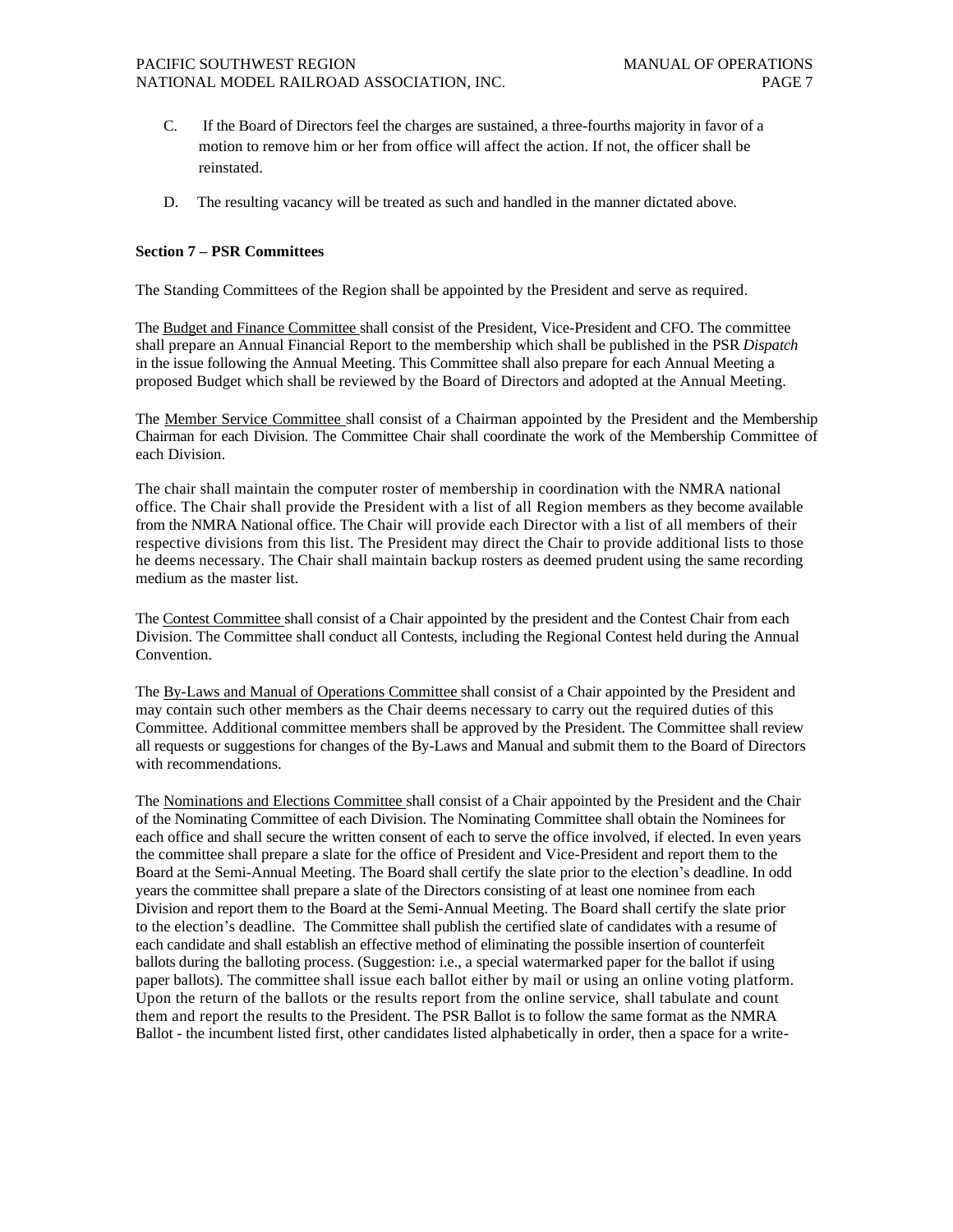in.).

The Convention Committee shall consist of the PSR President as Chairman and the voting members of the PSR BOD. The duties of the Convention Committee shall be to accept, in accordance with Section 10, Item 3 of this Manual, bids from prospective Convention Hosts. The Committee shall screen the bids for suitability of facilities and the ability to handle a convention and shall deliver all approved bids to the PSR President. The PSR Historian will maintain reports from the previous PSR Conventions. The lessons learned from each convention will be summarized and provided to the PSR President and upcoming Convention Chairs.

The Communications Committee shall consist of the Editor of the PSR *Dispatch* appointed by the President and other members appointed as required.

The Achievement Program Committee shall consist of the NMRA Regional Achievement Program Manager, the four Division AP Chairmen and as many committee members/judges as he/she may deem necessary to promote, obtain and assist prospective participants and carry out the objectives of the Program.

The Achievement Program Manager shall:

- A. Maintain an adequate supply of Achievement Program Rules and Statements of Qualifications for distribution to the members of the PSR Region on request. The AP Manager may direct the requestor to the NMRA Web Site where the current forms may be downloaded.
- B. Provide interpretation of details of the requirements for each Achievement Certificate category for members of the Region.
- C. Receive and certify all satisfactorily completed Statement of Qualifications from the members of the Region pre-processed through each of the member's Division AP Committee chairman.
- D. Present all Achievement Certificates to the members of the PSR Region on a suitable occasion.
- E. Send news releases to the Regional publication of the Region.
- F. Maintain a file of completed Statements of Qualifications, Regional Contest winners and Merit Award Winners. A file of requirement interpretations and changes in requirements or regulations shall be maintained as a permanent record for the Region.
- G. Appoint Merit Award evaluators, as required.
- H. Complete and sign all Merit Award Certificates and present (or have presented) to the member of the Region on some suitable occasion.

Special Committees may be appointed by the President as are necessary to carry on the business of the organization in accordance with the PSR By-Laws Article VI, Section 6.01(b). The appointment shall state the duties and terms of such committees.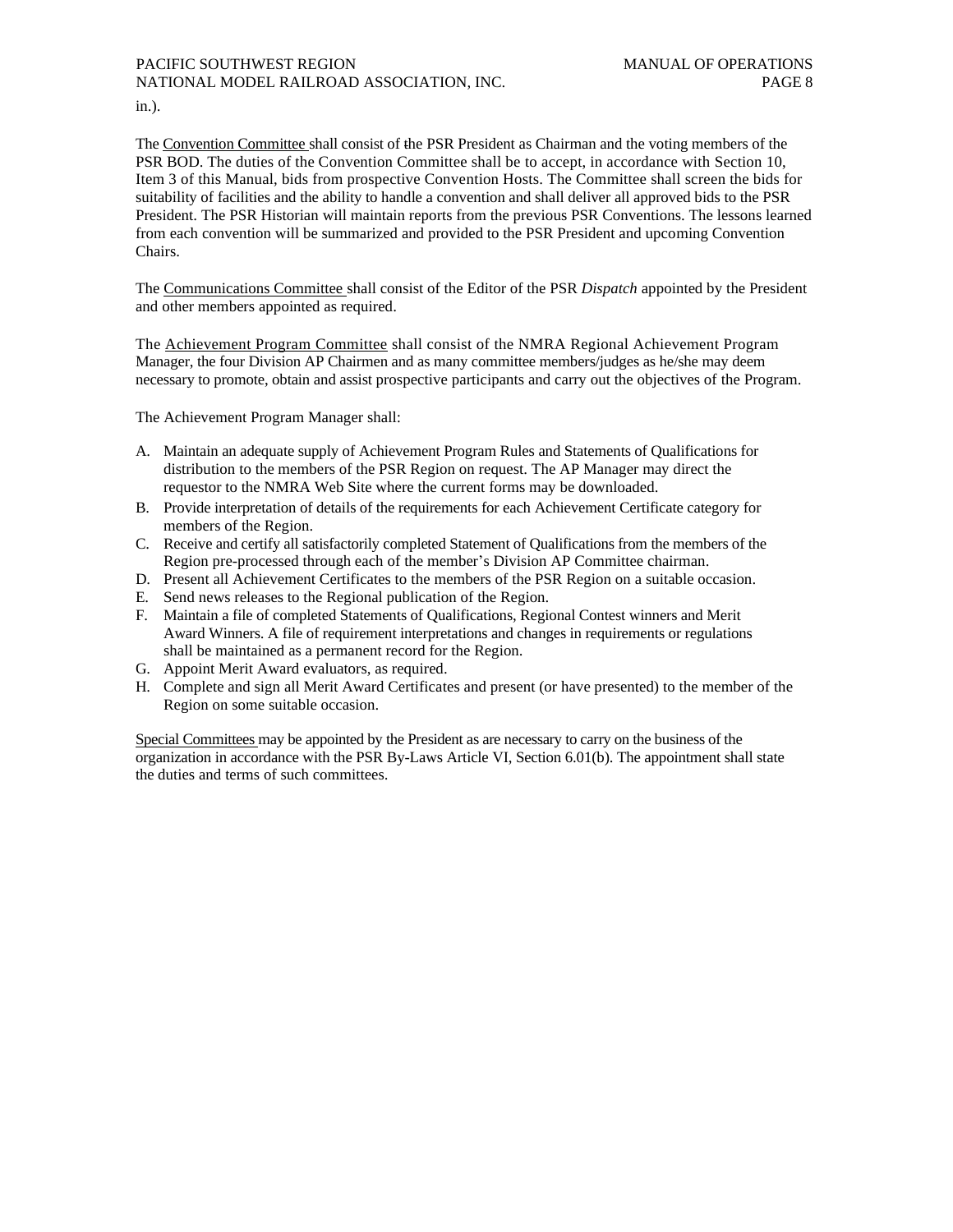#### **Section 8 - Divisions**

Each Division shall provide itself with a set of By-Laws consistent with the By-Laws of the PSR Region, the NMRA, and the provisions of this Manual. A copy of such By-Laws and every amendment thereof shall be filed with the Secretary. Every member of the Region residing within the jurisdiction of a Division is automatically a member of that Division. The Division may not charge or assess these members as a condition of membership.

Each Division shall be administered by a Superintendent and a Chief Clerk/Paymaster in cooperation with the Director in accordance with Section 2 of this Manual.

Each Division shall have the following Committees whose Chairs are, in accordance with Section 7 of this Manual, members of their respective Regional Committee: Member Service, Contest, Achievement and Nominations and Elections, and such others as the Superintendent may appoint for the better functioning of the Division. They must meet the membership requirements of Section 14 of this document.

It is recommended that each Division hold at least four (4) meetings per year. Division meetings may not be referred to as Conventions.

#### It is recommended that:

Each Division shall maintain their financial accounts in a bank that is a member of the Federal Deposit Insurance Organization, (FDIC) and/or a savings and loan institution that is a member of the Federal Savings and Loan Insurance Organization (FSLIC). All Division financial accounts shall be joint accounts. Joint accounts are those from which either one or two possible individuals are authorized to make withdrawals. The Division Chief Clerk/Paymaster and the Division Superintendent shall be two (2) of the individuals in whose names the Division financial accounts are maintained. The Division financial accounts shall be updated after each Division election of Officers to reflect the names of the current Chief Clerk/Paymaster and Superintendent.

#### **Section 9 - Publications**

A. Publications to Include the Dispatch Newsletter

The official publication of the PSR shall be as defined in the PSR By-Laws, Article X. Distribution of the official publication shall be to the membership as defined in the PSR By-Laws, Article IV. The PSR *Dispatch,* either online or on paper*,* is the only official publication of the Region. As stated in the By-Laws, it shall be published at least four (4) times a year and distributed to all Members. All official organizational notices, including meetings, ballots, financial reports and actions of the Board governing the members shall be issued through the *Dispatch.* The Communications Committee is in charge of the *Dispatch* as set forth in Section 7 of this manual. The *Dispatch* may be published electronically by posting on the PSR Web site, electronic distribution and direct mail as needed.

B. Electronic Publications and Web Hosting

Electronic communications are part of the functions of the Communications Committee. An electronic mailing roster will be maintained for electronic notification. The PSR Web Site will be maintained for posting By-Laws, Manual of Operations (MOO) and other items such as convention information, Region Officers and BOD Members, and the Dispatch posted when it is completed. The PSR will provide web hosting capabilities for the PSR Divisions at no charge to the Divisions.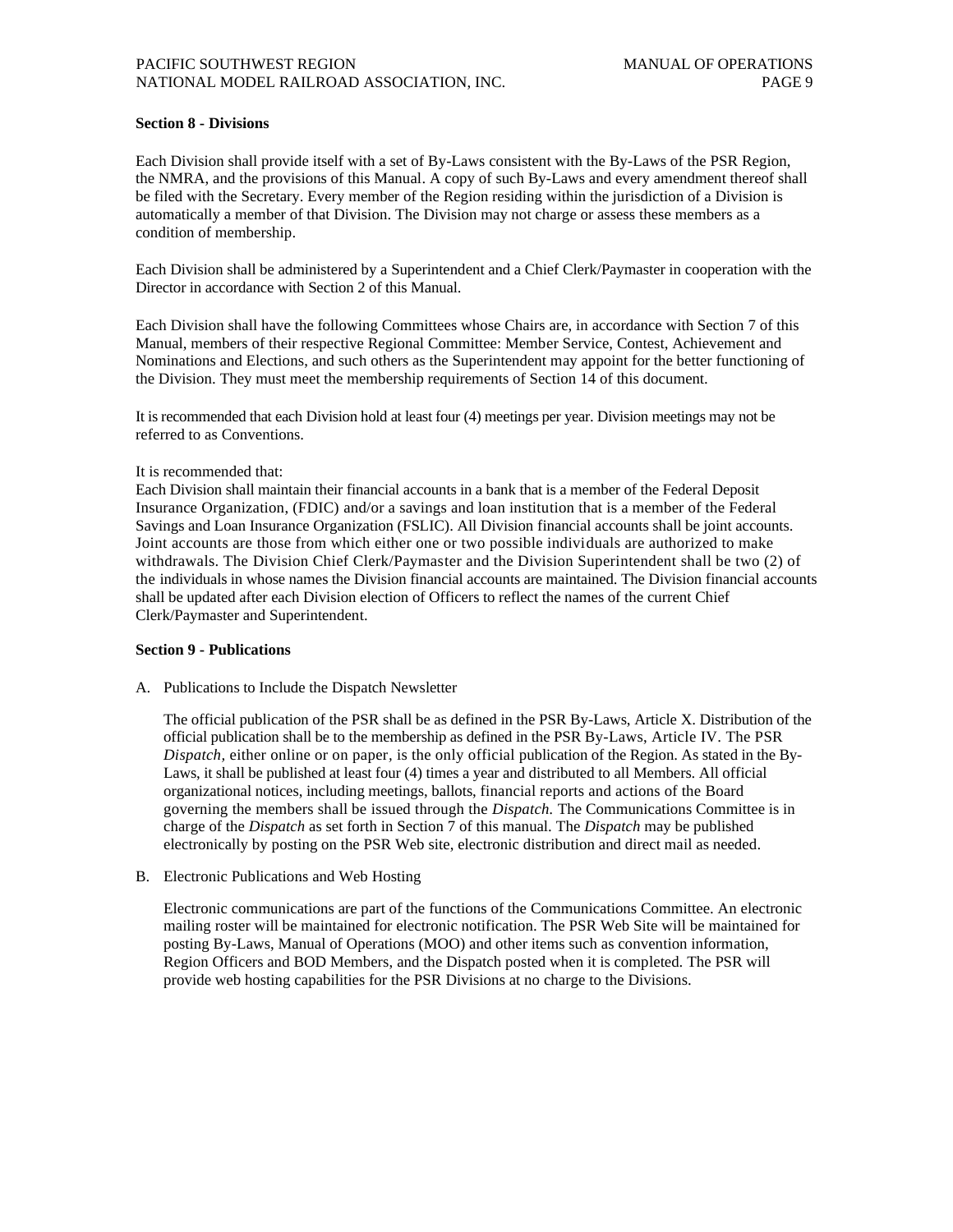#### **Section 10 - Conventions**

The Annual Convention is handled by the Host Committee whose bid has been accepted by the board and with supervision and assistance of the Regional Convention Committee.

1. The operation of the Host Committee is through the individual members who are assigned areas of convention activity in which to work. These may include, but are not limited to, planning, industry exhibits, contests, clinics and non-rail activities.

2. Term of Office. The length of term is governed by those making appointments. To gain the most from past convention experience, the membership of both the Host and Regional Committees are encouraged to continue to be available to future Convention Committees. This should not be construed as meaning permanent appointments.

- 3. Bids: The Convention Committee should maintain a continuing search for convention sites.
	- a) A logical place to develop bids is through Division Board Members. The Chairperson should work well in advance of the need to contact these people for information which will yield a valid bid.
	- b) In some cases, the Division organization will sponsor a bid in the name of the Division.
	- c) There are also great possibilities for valid bids from groups which may or may not, be a Club Organization.
	- d) Valid bids may come from any of the above groups for a convention which may be held in a geographical location which is not the "home town" of the group.
	- e) Experience has shown that a convention can be hosted at a site chosen solely for its location.
	- f) The schedule of conventions should serve the membership population and be a logical rotation among the Divisions in the Region.
	- g) The Chairman and his committee should make available all possible information regarding future bids and convention needs to bidders to assist them in making a knowledgeable bid. A summary of the requirements is available from the Convention Committee Chairman.
	- h) A bid must be in the hands of the President four (4) weeks before the meeting at which the selection will be made.
	- i) The PSR Convention Committee shall screen all bids and may make recommendations to the Board of Directors.
- 4. Conventions: The Convention Chair is looked to for advice by the Host Convention Chair. Past Convention Chairs may be members of the PSR Convention Committee, so, the value of the committee is increased. The Host is responsible for the success of the convention. The PSR Convention Committee serves as an advisor with sound recommendations based on experience.
	- a) A library of past Convention Reports is in the custody of the PSR Historian. These are made available to Bidders and Hosts to assist them in planning and conducting a convention.
	- b) Six (6) copies of the Host Convention Report are required from the Host Convention Chair. This Report should contain as much detailed information as possible on planning and execution of the Convention. It is important that the report include information on what was considered but not carried into the final convention program, as well as the events that were finally selected.
	- c) A guide for PSR Convention Hosts is available from the PSR Secretary. From time to time this guide may be expanded and updated to better serve Convention Hosts.
	- d) It should be remembered that the PSR Convention Committee and Convention Host Committee represent the PSR and NMRA. In all aspects of convention planning all parties must strive to present, and effect, good public relations with those whom they deal.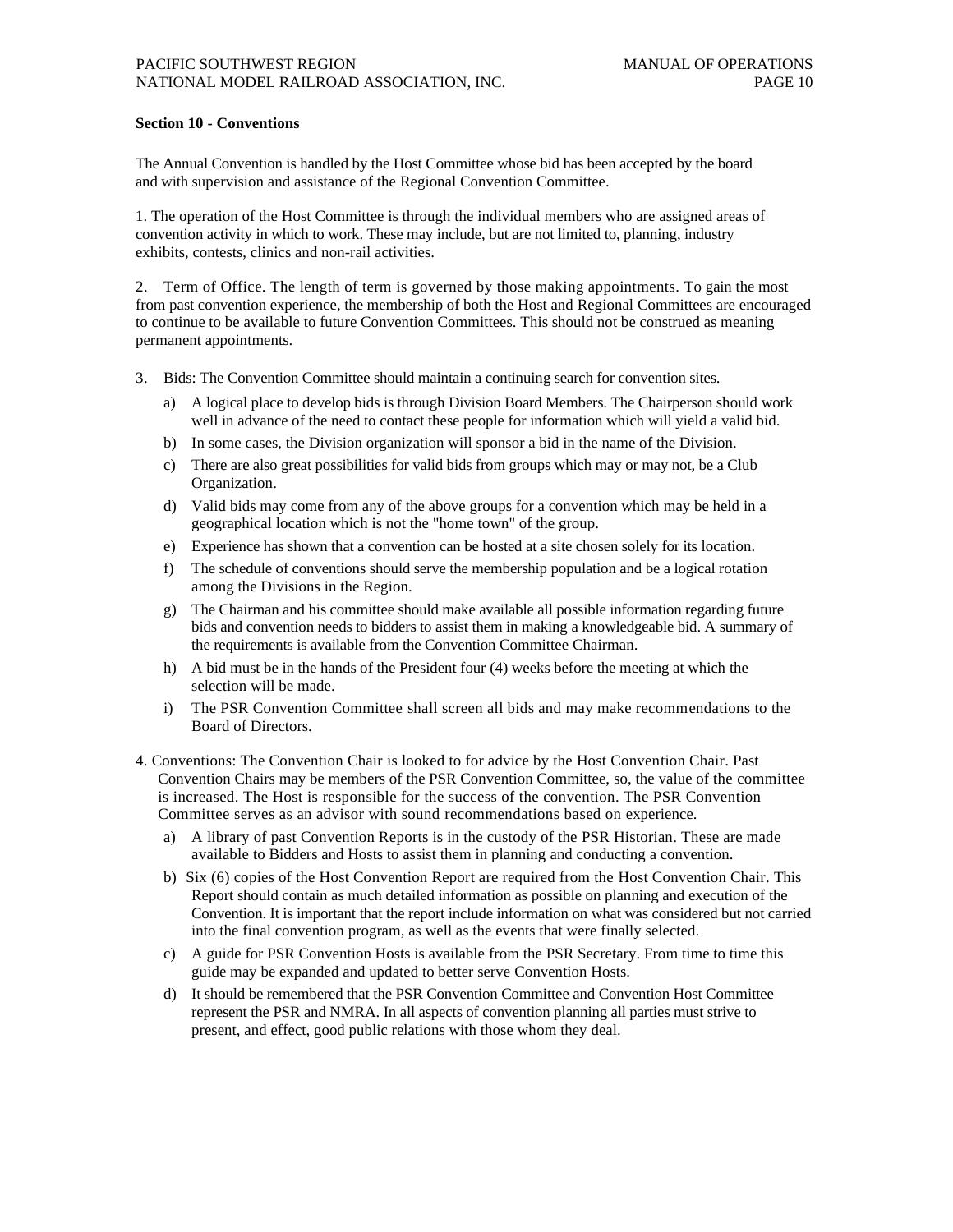#### PACIFIC SOUTHWEST REGION MANUAL OF OPERATIONS

NATIONAL MODEL RAILROAD ASSOCIATION, INC. PAGE 11

- The PSR Convention Committee will include in the advice to the Host Committee the requirements of the PSR at conventions such as the facilities for the Board of Directors Meeting, the Annual Business Meeting and directions for conducting the PSR Model Contests.
- f) The PSR Convention committee Chair will report to the Board of Directors at the Semi-annual and Annual Business Meetings.
- g) Expenses for all Contest awards are the responsibility of the Host Convention Committee and are to be supplied by the Region Contest Committee.
- h) Convention Host Committee Chairs are expected to report to the Board of Directors at all meetings of the Board of Directors relative to the planning, progress, and final results of the current Convention, or the planning and progress of a future Convention. In order to facilitate close cooperation by the PSR Convention Committee and others experienced in the planning, progress and results of any upcoming convention, the Host Committee Chair is expected to prepare or have prepared, bi-monthly statements indicating income, expense, and number of advance reservations. These bi-monthly statements should begin at least one (1) year prior to the date of the upcoming convention and copies of such statements should be sent to the PSR President, CFO, local Division Director and the Regional Convention Chair.
- i) A Convention Car (finished, if provided as an unlettered painted car with decals), Pin and Patch, if available, will be provided to the PSR Historian for display. These items will be provided free of charge by the Convention Committee.
- 5. Convention Fund: The PSR CFO shall establish a financial account reserve hereupon known as the "Convention Fund". The Convention Fund shall be under the control and jurisdiction of the PSR Convention Chairman and the Board of Directors and shall meet all requirements of Section 13 - Financial Accounts for safe and prudent management. The Convention Fund shall be limited to two thousand (\$2000.00) dollars in aggregate total; all excess/surplus funds shall be credited to the PSR General Fund Account with accountability as established by Section 13 - Financial Accounts.
	- a) Disbursements: The Host Committee Chair may, upon written request that is approved by the PSR Convention Chair and/or the PSR Board of Directors, draw an advance sum not to exceed one thousand (\$1,000.00) dollars from the Convention Fund. The approved amount may be obtained from the PSR CFO.
	- b) The total advance sum granted the Host Committee Chair shall be repaid to the Convention Fund before a net profit is declared.
	- c) If the Convention results in a financial loss and the loss is fully substantiated by documentary evidence; the Convention Fund shall, upon approval by the PSR Convention Chair and/or the PSR Board of Directors, reimburse the Host Committee Chair up to fifty percent (50%) of the documented loss not to exceed one thousand (\$1000.00) dollars, whichever sum is less.
	- d) Surplus funds: The Host Committee Chair may, at their discretion use a portion of those surplus funds to host a dinner and/or a memento for the Host Committee and active volunteer workers who were responsible for a successful convention.
	- e) Surplus funds created by prudent management of convention expenses and extra fund-raising events (i.e.; Convention or Souvenir Cars, Auctions, Convention Pins and Patches, Public admission charges, etc.) shall be disbursed according to the Convention Bid Agreement. This agreement shall require sixty five percent (65%) distribution to the Host group and thirty five percent (35%) first to the PSR Convention Fund Reserve and second to the PSR General Fund Account unless other specific distributions are identified in the Bid Agreement. There shall be no exceptions but all fund-raising activities running concurrent with a Convention shall be included in the finances of the Convention unless specifically written into the Host's Convention Bid package received and approved by the Board of Directors of the PSR when the Bid is accepted.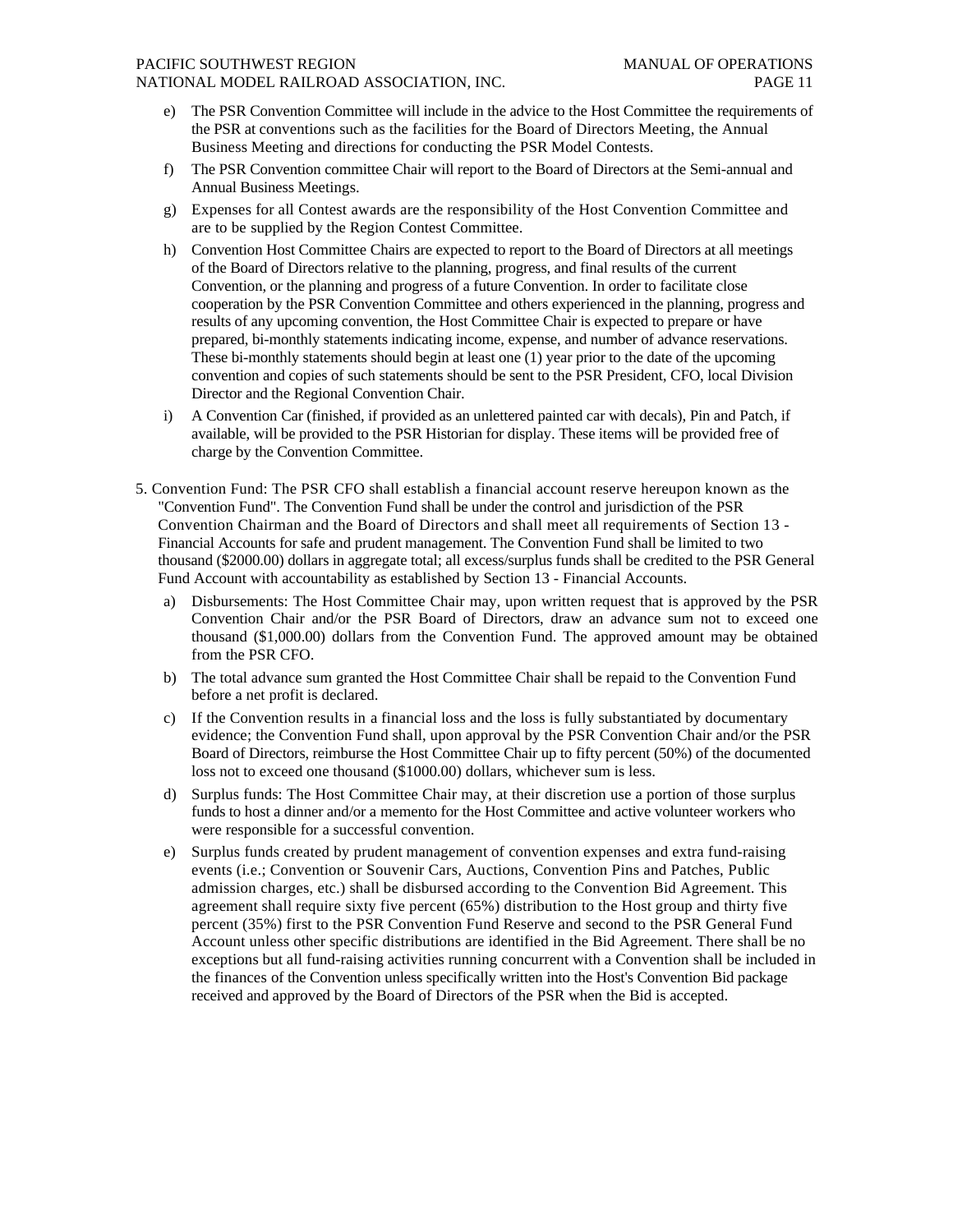6. Mini-Convention: If the President and/or the Board of Directors choose to hold a Mini-Convention in conjunction with the semi-annual meeting of the Board of Directors, they may ask the PSR Convention Committee to assist in the same manner as with an Annual Convention. Mini-Convention Bids are required to adhere to the same regulations and procedures as the Annual Convention Bids

Convention Fund disbursements exceptions are identified in a) and c) below:

- a) The host Committee Chair may, (as in 5-a above) draw an advance sum not to exceed five hundred (\$500.00) dollars from the Convention Fund.
- b) Repayment of advance sum, (as in 5-B).
- c) Mini-Convention financial loss, (5-C shall apply) with reimbursement up to fifty percent (50%) of the documented loss not to exceed two hundred fifty (\$250.00) dollars, whichever is less.
- d) Surplus Funds: Host Committee dinner and/or memento, (as in 5-D).
- e) Surplus funds created by prudent management, (5-E shall apply in its entirety).
- f) The Host Committee Chair will file a report with the PSR Convention Committee prior to the next Board of Directors meeting following the Mini-Convention.
- g) The Mini-Convention should be held as accepted in the Bid submitted and approved.
- h) It is recommended that all Bids consider the location of the just held Annual or about to be held Annual Convention before the Board of Directors accepts an offer to host a Mini-Convention.

#### **Section 11 - Contest Rules**

The PSR Contest Chair shall publish Contest Rules to govern the conduct of all PSR Contests authorized by the Contest Chair. Any and all changes in these Rules shall be made only by the Contest Chair and with the Concurrence and written consent of the President of the PSR.

The purpose of the Contest Rules shall be to list and define the Contest events as authorized by the Contest Committee. The Contest Rules shall also describe the judging methods, awards and record keeping procedures for all authorized events.

The Contest Rules shall be available to all PSR members via web site electronic media download.

## **Section 12 - PSR Awards**

The purpose of this section is to set forth a procedure for recognizing meritorious service within the PSR. All Awards will be presented at the Annual Convention of the PSR.

- 1. PSR President's Award Will be sponsored by PSR and shall be given annually for outstanding service to PSR. The selection of the recipient shall be made by the President of the PSR.
- 2. Division Members of the Year Will be sponsored by the PSR and shall be awarded annually to a person or persons from each Division for outstanding service. The Director of each Division will notify the Secretary of the selection/s at least thirty (30) days prior to the Annual PSR Convention.
- 3. PSR Past President's Pin To be awarded by the incoming President to the outgoing President. Upon authorization by the Board of Directors at the preceding Midyear Board of Directors Meeting, the Secretary will procure a suitable pin and deliver it to the incoming President prior to the Annual Membership Meeting.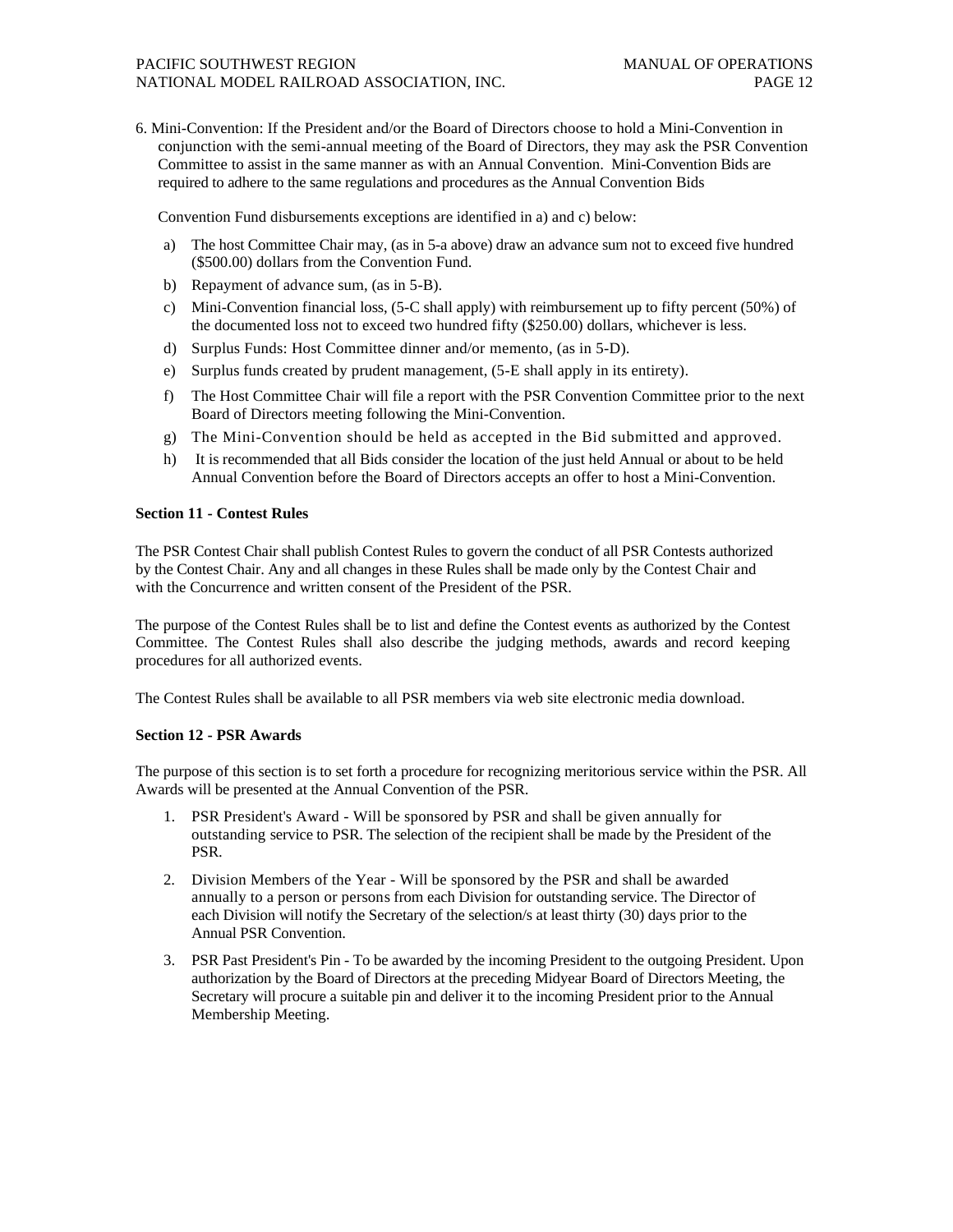## PACIFIC SOUTHWEST REGION MANUAL OF OPERATIONS NATIONAL MODEL RAILROAD ASSOCIATION, INC. PAGE 13

- 4. Awards proposed by groups or individuals other than the PSR or its Divisions at Annual or Mini-Conventions must have the approval of the Board of Directors. A representative of the proposed award will provide the Board of Directors with a description of the award, the purpose, method of selection and intended means of presentation. Upon approval by the Board of Directors, the Secretary will issue a letter authorizing the award and stating any restrictions or limitations.
- 5. The President of the PSR and the Superintendent of each PSR Division shall inform the Secretary of the PSR of all committee appointments. The Secretary of the PSR shall provide the PSR President with Certificates of Service for presentation at the annual convention or other appropriate time. The AP Manager shall maintain a list of the certificates for the AP historical files.

#### **Section 13 - Financial Accounts**

The PSR shall maintain its financial accounts in a bank that is a member of the Federal Deposit Insurance Organization (FDIC) and/or a savings and loan institution that is a member of the Federal Savings and Loan Insurance Organization (FSLIC). All PSR financial accounts shall be joint accounts. Joint accounts are those from which any one of three possible individuals are authorized to make withdrawals.

The PSR CFO, the PSR President and the PSR Vice-President shall be the three (3) individuals in whose names all PSR financial accounts are to be maintained. The three (3) names in which all PSR financial accounts are maintained shall be updated after each change in personnel in the office of the PSR CFO, President or Vice-President.

The PSR corporate financial fiscal year-end shall be set at Midnight October 31<sup>st</sup> for federal and state corporate filing and reporting purposes. Individual PSR Divisions shall adopt this same date for their fiscal year ends to unify the PSR 501(c)-3 non-profit corporation yearly reporting requirements.

The PSR financial accounts shall be audited as to adherence to proper accounting standards by a committee of three (3) PSR member auditors appointed by the PSR CFO subject to the approval of the President and/or the PSR Board of Directors. The frequency of the audits of PSR financial accounts shall be a minimum of every two (2) calendar years; or, at the change of the individual in the office of PSR CFO; or, at the request of the majority of the members of the PSR Board of Directors, whichever occurs more frequently. In no case shall any PSR financial account remain unaudited for more than two (2) calendar years.

#### **Section 14 - Membership**

The rules regarding PSR membership and participation in Regional and Divisional activities are as follows:

- 1. As a NMRA member you do NOT have to be a member of the PSR to:
	- a) Attend Regional Conventions or Division Meetings.
	- b) Present clinics at Region Conventions or at Division Meetings.
	- c) Buy items from the Swap Table or Auction.
	- d) Participate in any Division or Region Contests Providing that you are a NMRA member in good standing. When the NMRA National Convention is held within the boundaries of the PSR and the PSR Regional Convention is held in conjunction with the National Convention, the PSR Regional Contest shall be for PSR members only.
- 2. You DO have to be a *Voting* member of PSR to:
	- a) Run for or be elected to a Region or Division Office.
	- b) Vote in any of the Region or Division elections.